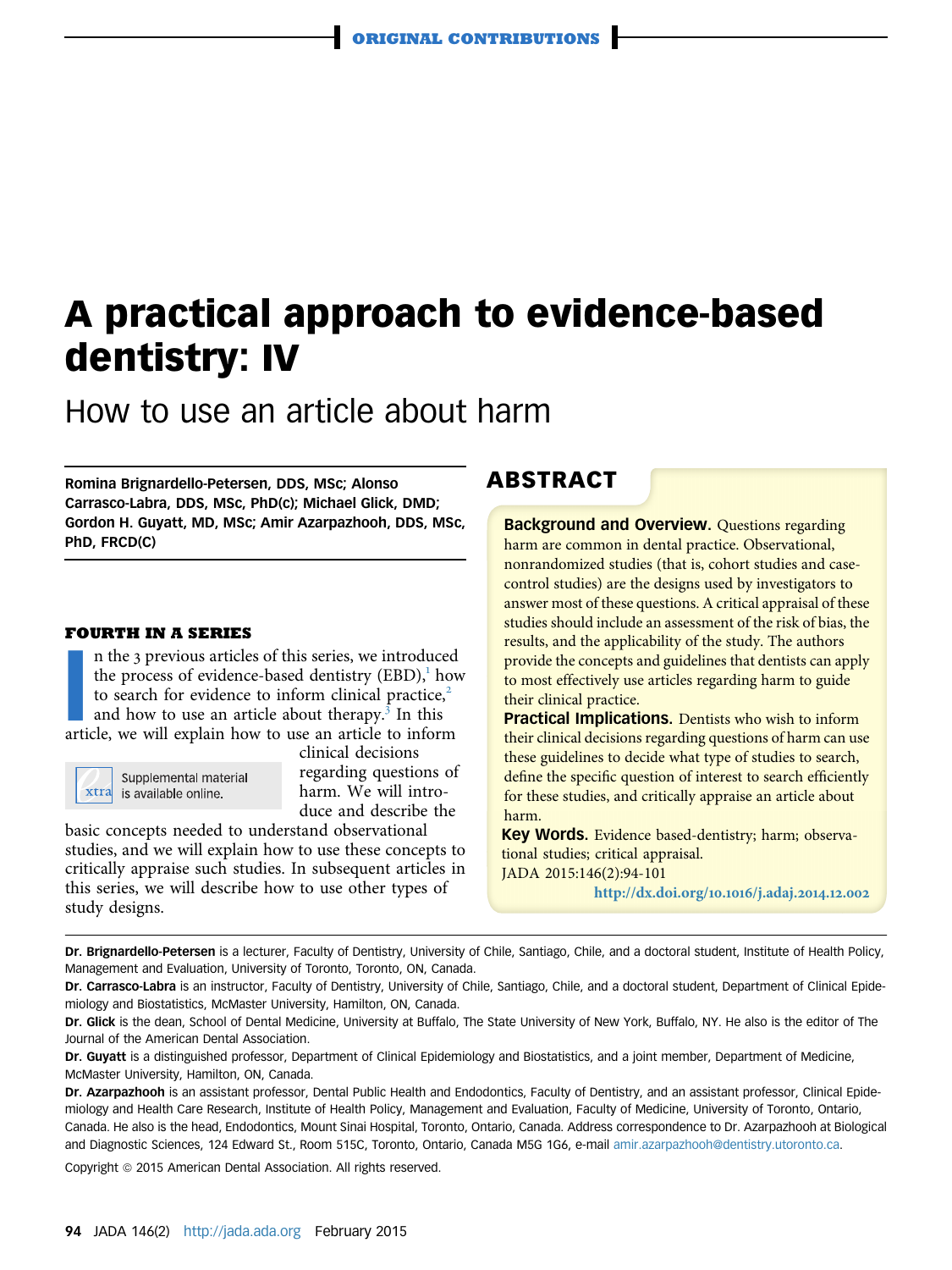### BOX 1 Clinical scenario.

You met with a new patient who was referred to you by his family doctor. The patient explained to you that he had been having many physical problems, such as muscular pain in his shoulders, back, arms, and legs, and that his physician told him that one of the causes might be his oral health status. While examining the patient, you noticed that he has lost many teeth. The patient asks you if this tooth loss might be related to his general health problems. You are not sure, so you decide to search for evidence from a clinical study to answer this question.

### CLINICAL QUESTIONS OF HARM

Questions regarding potentially harmful exposures, either to dental treatments or external agents, are common in dental practice. Some examples of these questions are the following: Do people who live in areas where the water is fluoridated have a higher risk of having enamel defects? Does smoking increase the risk of having oral cancer? Does the dentist's use of rubber dams when placing a dental restoration increase the patient's risk of allergic reactions if the patient has a latex allergy?

The classic Population-Intervention-Comparison-Outcome (PICO) framework requires only minor modifications to address questions related to harm. The population is the patients of interest. In cases that address questions related to harm, the population is those patients who may face the potentially harmful agent. The intervention becomes the exposure, which corresponds to the harmful agent. The comparison is the reference, which is the absence of the exposure to the harmful agent. The outcome is the potential negative consequence of the exposure. [Table](#page-2-0) 1 shows examples of questions related to harm and the corresponding PICO components.

### WHAT STUDY DESIGN BEST ADDRESSES QUESTIONS OF HARM?

Owing to the hierarchy of evidence used to answer questions about harm, even though investigators might identify randomized controlled trials as being the best type of study design to answer these types of questions, they generally cannot use this type of study design because of ethical reasons. Therefore, at the level of a primary study, an observational study is usually the most appropriate study design to answer questions regarding harm. This is not always true, however. Note, for example, that investigators could address the question listed in [Table](#page-2-0) 1 about rubber dams by using a randomized controlled trial design.

An observational study is one in which the investigator does not assign an exposure or intervention; rather, these exposures or interventions occur naturally in the study setting. Although investigators have conducted descriptive observational studies in which they recruit only one group of patients and do not compare them with any other group of patients, in this article we describe the type of observational studies in which investigators use a comparison group (which can happen because either 2 groups of patients are recruited and followed, or 1 large group of patients is divided into 2 or more, on the basis of the presence of an exposure).

Observational studies can be classified according to the direction in which the exposure or outcomes are measured.[4](#page-7-0) The intuitive design is one in which investigators enroll participants who either are exposed or are not exposed (for example, patients living in a community that has fluoride in the water or patients living in a community that does not have fluoridated water) and follow them over a period, recording whether the outcome of interest (that is, fluorosis) does or does [no](#page-7-0)t occur. We call these cohort studies ([Figure,](#page-3-0) [Table](#page-3-0)  $2^{5-7}$ ).<sup>[8](#page-7-0)</sup>

A less intuitive design is one that involves investigators recruiting samples of study participants in whom the outcome has occurred (for example, they have had fluorosis [we call these participants "cases"]) and comparing them with similar study participants who have not had the outcome of interest (that is, no fluorosis [we call these participants "controls"]). Investigators then determine—by asking questions to participants or by looking at medical records or other information sources—whether participants in either group experienced the exposure of interest (that is, water fluoridati[on\)](#page-7-0). We call these case-control studies [\(Figure,](#page-3-0) [Table](#page-3-0)  $2^{5-7}$ ).<sup>[9](#page-7-0)</sup>

Investigators can use another type of design only when they can assess the exposure and the outcome at the same time. Here, the investigator looks simultaneously at the exposure (for example, the current exposure to fluoridated water) and the outcome (for example, fluorosis). We call such designs cross-sectional studies.<sup>[4](#page-7-0)</sup>

In general, cohort studies are less susceptible to bias than are case-control studies, and case-control studies are less susceptible to bias than cross-sectional studies. Thus, if available, we would choose cohort studies as our source of evidence.

Why then would investigators bother conducting case-control studies? The reason is that if an outcome is rare or if the outcome occurs over a long period, conducting a cohort study may be challenging or not feasible at all and choosing the case-control design might be a better option.

Consider the question of whether smoking increases the risk of oral cancer. Because oral cancer is (fortunately) rare and because it develops over a long period,

ABBREVIATION KEY. DMFT: Decayed, missing, filled teeth. EBD: Evidence-based dentistry. PICO: Population, Intervention, Comparison, Outcome. SSB: Sugar-sweetened beverages.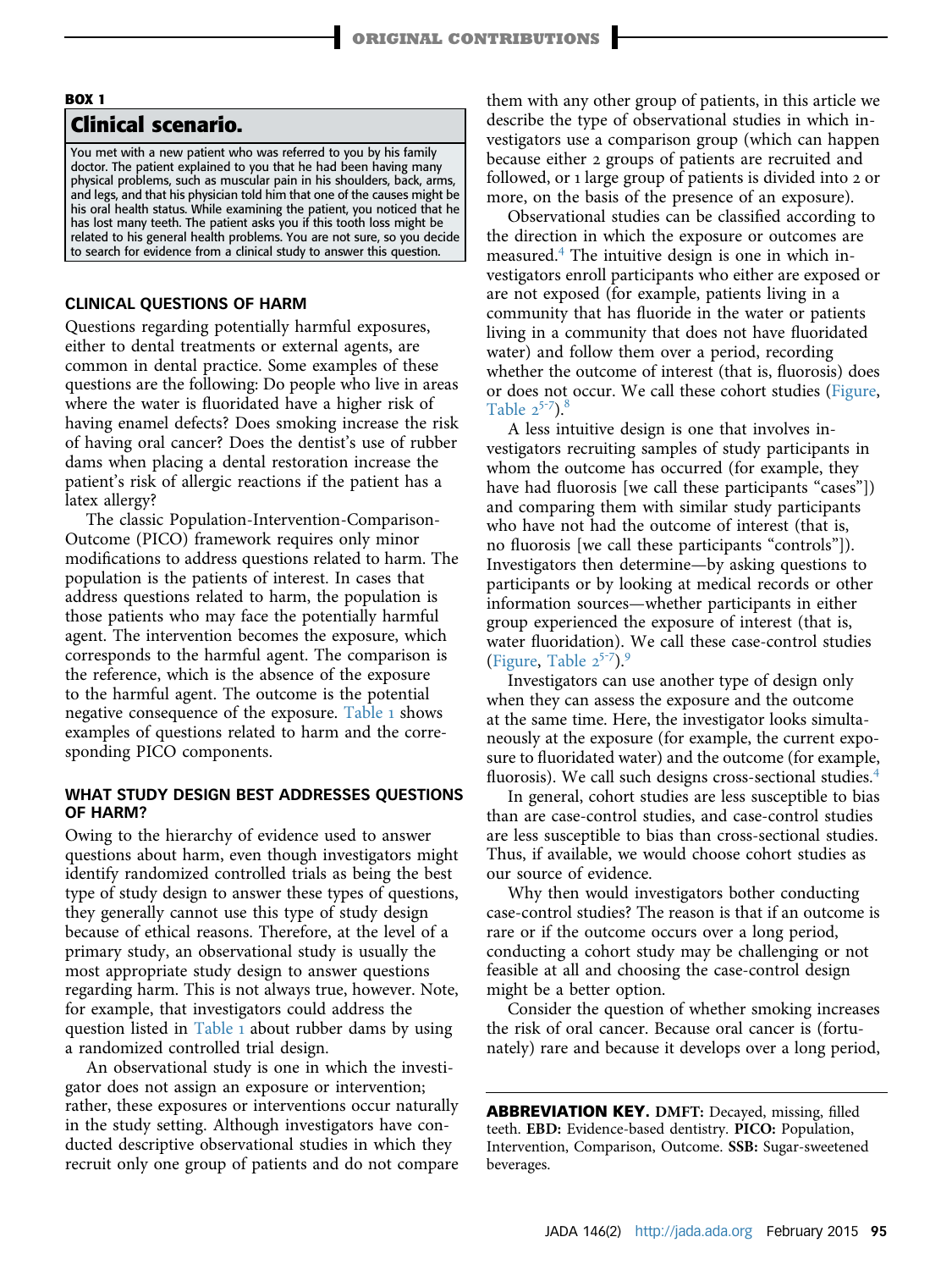<span id="page-2-0"></span>

| <b>TABLE 1</b>                                                                                                                                                               |                                   |                   |                      |                    |  |
|------------------------------------------------------------------------------------------------------------------------------------------------------------------------------|-----------------------------------|-------------------|----------------------|--------------------|--|
| Examples of questions related to harm and the corresponding PICO* framework.                                                                                                 |                                   |                   |                      |                    |  |
| <b>CLINICAL QUESTION</b>                                                                                                                                                     | <b>POPULATION</b>                 | <b>EXPOSURE</b>   | <b>COMPARISON</b>    | <b>OUTCOME</b>     |  |
| Do people who live in areas where the water is fluoridated<br>have a higher risk of having enamel defects?                                                                   | Children and adults               | Fluoride in water | No fluoride in water | Dental fluorosis   |  |
| Does the dentist's use of rubber dams when placing a<br>dental restoration increase the patient's risk of having<br>an allergic reaction if the patient has a latex allergy? | Patients with allergy<br>to latex | Rubber dams       | No rubber dams       | Allergic reactions |  |
| * PICO: Population, intervention, comparison, outcomes.                                                                                                                      |                                   |                   |                      |                    |  |

addressing the smoking issue would involve enrolling thousands of patients and following them for many years. Indeed, the initial studies demonstrating the association between smoking and cancer used a casecontrol design. Only later did investigators undertake the large cohort studies that definitively reported the association.

Sometimes, it might be completely infeasible to conduct cohort studies. Consider the question of whether pacifier use as an infant is associated with having temporomandibular disorders in adulthood. Following people from infancy to adulthood is likely to be impossible, and thus the only way to address the issue is by using a case-control design. Thus, these study designs may provide the best available evidence.

### BOX 2

## The study you found.

During your search, you did not identify any summary or systematic review; however, you did find an observational study with results that<br>seem to answer your question.<sup>10</sup> The study investigators addressed whether there was an association between functional tooth number and physical complaints (using a cross-sectional design) and whether the functional tooth number was associated with mortality (using a prospective cohort design). The researchers recruited 5,584 people, measured the study participants' number of functional teeth and physical complaints at baseline (the cross-sectional design), and followed their cases for 15 years (the cohort design). The authors reported that "physical complaints were significantly associated with functional tooth number." You wonder about the trustworthiness of the results and the applicability of the results to your patient, and you proceed to find a more detailed appraisal.

### CRITICALLY APPRAISING OBSERVATIONAL STUDIES TO INFORM CLINICAL DECISIONS

The process of using an article from the dental literature consists of three steps: assessing the risk of bias (that is, determining whether the results are systematically different from the truth), assessing the results (that is, determining the magnitude and precision of the estimates of the association between exposure and outcome), and assessing the applicability of the results (that is, determining the degree to which the results of the study can be applied to the patients who generated the clinical question).<sup>[11](#page-7-0)</sup> We describe each of these steps in the sections that follow.

1. How serious is the risk of bias? The extent to which a study's results are likely to be correct for the sample of patients enrolled depend[s on](#page-7-0) how well the study was designed and conducted.<sup>12,13</sup>

1a. Are exposed and unexposed study participants sufficiently similar? Bias—systematic difference from the truth—will occur if exposed and unexposed study participants differ with respect to an important determinant of outcome (which we call a prognostic factor). $^{14}$  $^{14}$  $^{14}$ For example, if we ask whether patients with dental crowding (exposed group) are more likely to have caries than patients without dental crowding (unexposed group), misleading results caused by bias could occur if patients with dental crowding brush their teeth less frequently (the extraneous prognostic factor).

Or consider the question of whether drinking milk at night (the exposure) causes dental caries (the outcome) in children. Parents who are less aware of appropriate oral health care practices for babies may be more likely to give their babies milk at night, and they might be less likely to brush their children's teeth (the extraneous prognostic factor). As a result, the imbalance in the extraneous prognostic factor (toothbrushing) may create a spurious association between milk at night and caries. We sometimes refer to prognostic imbalance (that is, the extraneous prognostic factor being distributed differently in exposed and unexposed) as selection bias or a confounding factor.

In both cohort and case-control studies, prognostic imbalance is likely to occur. What can investigators do when faced with these situations? Fortunately, there are statistical strategies to deal with the problem that involve comparing like with like. For instance, in the example previously described, investigators could focus first on children whose parents brushed their teeth and, among these children, compare those who did and who did not receive milk at night. Then, the investigators could focus on the children whose parents did not brush their teeth and, among those children, compare those who did and who did not receive milk at night. Finally, the investigators could combine the results across these two comparisons. In this way, they could avoid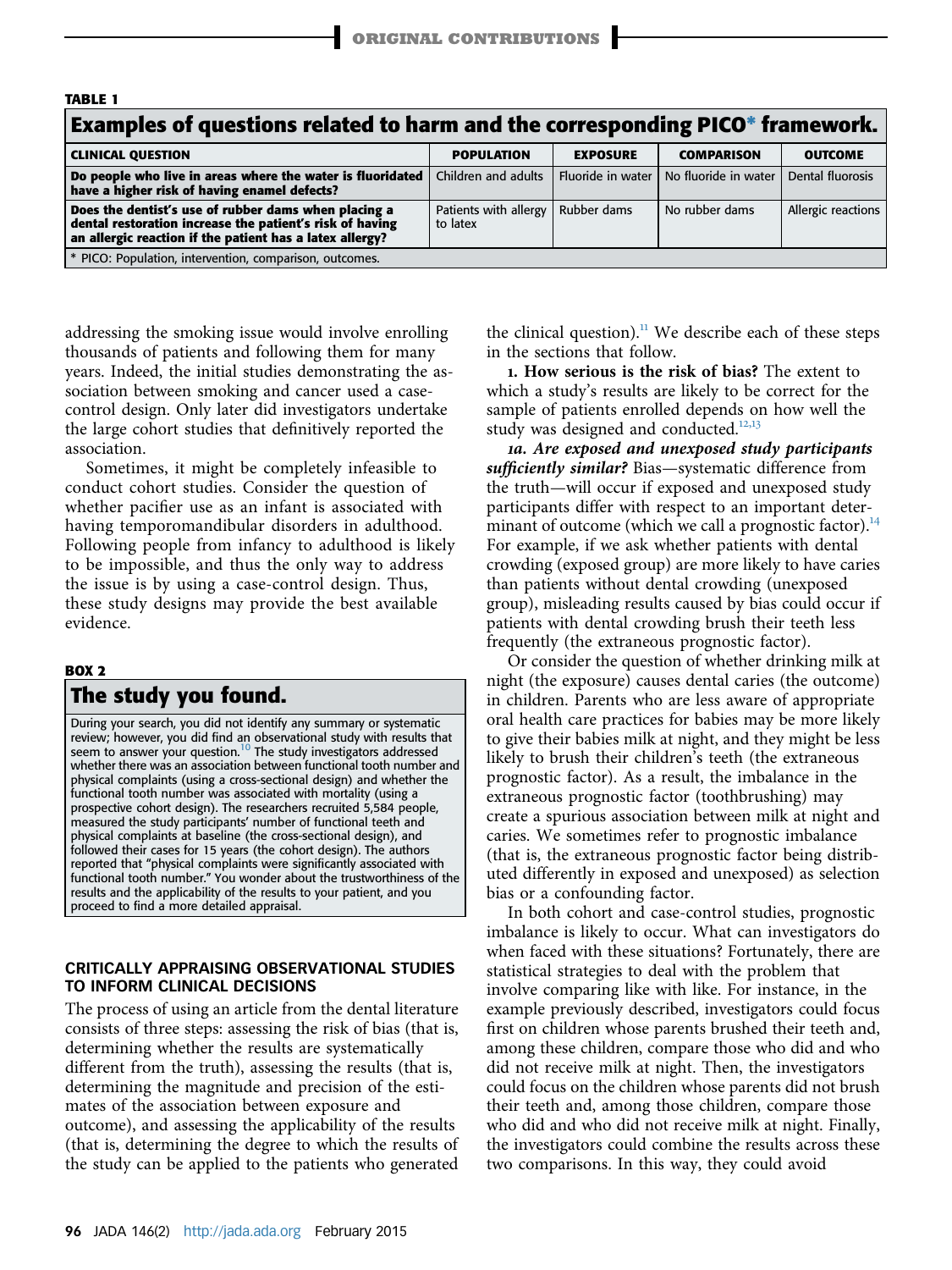TABLE 2

<span id="page-3-0"></span>

Figure. The designs of analytical observational studies. A. Cohort study: investigators recruit participants on the basis of the patients' exposure, and they followed up with patients over time to determine the presence of outcomes in the future. B. Case-control studies: investigators recruit participants on the basis of the presence or absence of an outcome, and investigators assess participants' histories to determine the presence of exposures in the past. C. Cross-sectional studies: investigators measure the presence of the exposure and the outcome at the same time point.

inadvertently causing the bias that could otherwise result from prognostic imbalance. We call this analytical strategy an adjusted or stratified analysis.<sup>[15](#page-7-0)</sup>

1b. Is information collected in the same way in exposed and unexposed study participants? Biased results will arise when investigators gather data in

| <b>Examples of analytical observational</b><br>studies. |                                                                                                                                                                                                                                                                                                                                                                                                                                                                                                                                                             |  |
|---------------------------------------------------------|-------------------------------------------------------------------------------------------------------------------------------------------------------------------------------------------------------------------------------------------------------------------------------------------------------------------------------------------------------------------------------------------------------------------------------------------------------------------------------------------------------------------------------------------------------------|--|
| <b>DESIGN</b>                                           | <b>EXAMPLE</b>                                                                                                                                                                                                                                                                                                                                                                                                                                                                                                                                              |  |
| <b>Cohort Study</b>                                     | Levin and colleagues <sup>3</sup> aimed to evaluate the effect<br>of periodontal status (exposure) on implant failure<br>(outcome). They recruited a group of patients who<br>were undergoing implant placement surgery<br>(population) and assessed their periodontal status<br>(prognostic factor). Then, they followed up with<br>these patients for an average of 12 years to<br>determine how many of them had suffered implant<br>failure, and the investigators compared the<br>proportions among periodontal status categories.                     |  |
| Case-control<br><b>Study</b>                            | The objective of the study conducted by Claus and<br>colleagues <sup>6</sup> was to assess whether there was an<br>association between having had dental radiographs<br>(exposure) and having intracranial meningioma<br>(outcome). To assess this association, the<br>investigators recruited patients with diagnosed<br>intracranial meningioma (cases) and healthy<br>patients (controls). Then, they interviewed the<br>patients to determine their level of exposure<br>to dental radiographs in the past and compared<br>these levels between groups. |  |
| <b>Cross-sectional</b><br><b>Study</b>                  | Okada and colleagues' aimed to assess the<br>relationship between periodontal disease<br>(exposure) and issues with food acceptability                                                                                                                                                                                                                                                                                                                                                                                                                      |  |

(outcome) in older adults (population). The investigators recruited older adults and measured, at the same time, their periodontal status and their difficulty chewing different foods. Then, they compared these difficulty levels among patients in groups with differing

different ways regarding the presence of an exposure, a prognostic factor, or an outcome in the exposed and unexposed study participants, or the cases and the controls.<sup>[16](#page-7-0)</sup> For example, in a case-control study, researchers may search more thoroughly for the presence of a past exposure if they know that the patient belongs to the group of cases rather than the group of controls. Even if the method of information collection is similar, bias will intrude if patients who are cases are more likely to remember a past exposure than patients who are controls.

periodontal status.

Asking the following 3 questions can help clinicians assess the extent of the risk of bias in an article about harm: Were patients similar for prognostic factors known to be associated with the outcome, or did investigators conduct an adjusted analysis that considered all such factors? Were the circumstances and methods for detecting the exposure, prognostic factors, or outcome similar in both groups? In a cohort study, [was t](#page-7-0)he follow-up sufficiently com-plete? [Table](#page-4-0) 3<sup>6,17-20</sup> lists these questions, provides some strategies to reduce bias to consider when answering them, and offers examples from the dental literature.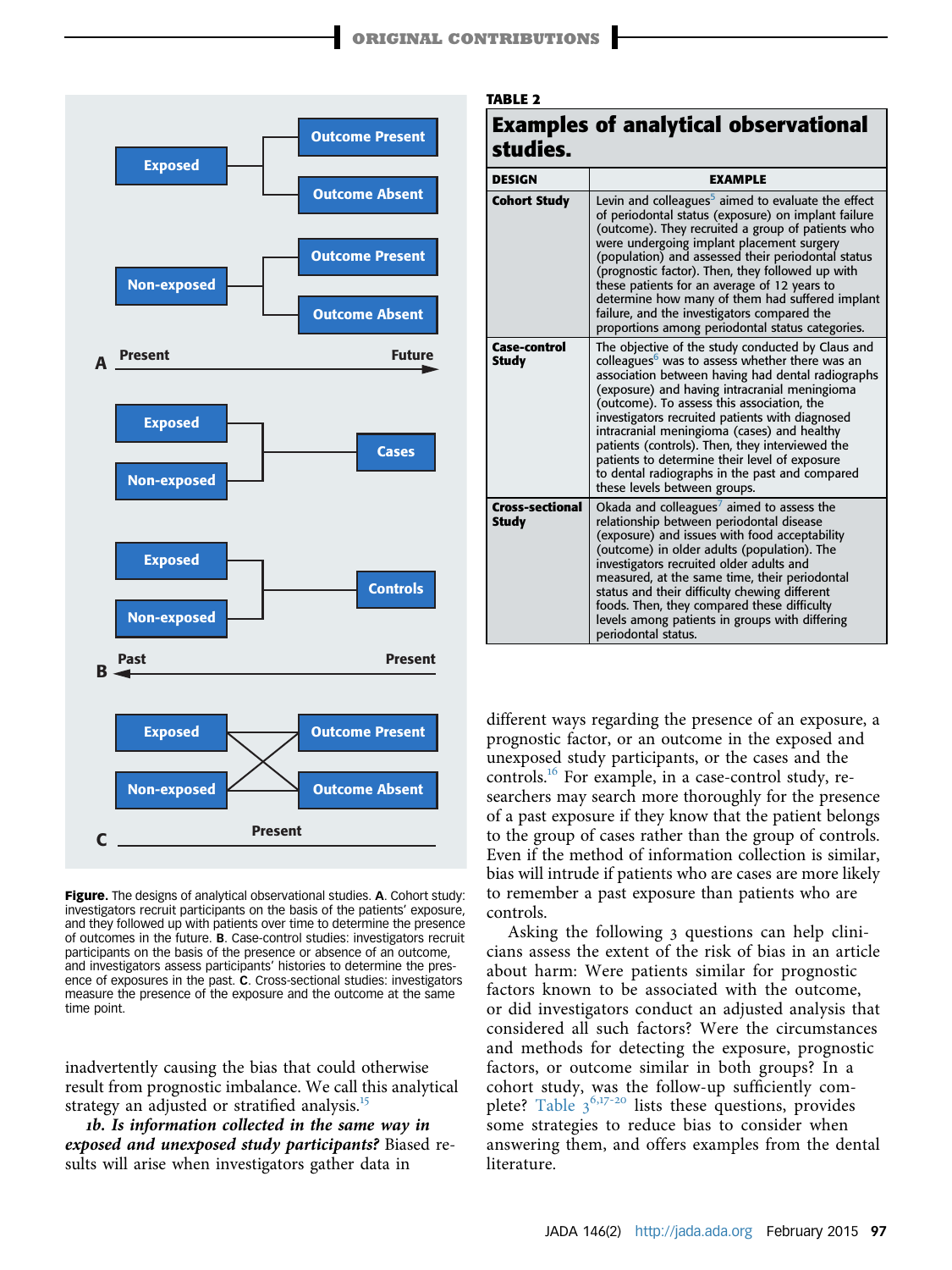### <span id="page-4-0"></span>TABLE 3

### Critically appraising the risk of bias of an article about harm.

| OUESTION                                                                                                                        | <b>STRATEGIES TO ADDRESS THE BIAS</b>                                                                                                                                                                                                                                    | <b>EXAMPLES</b>                                                                                                                                                                                                                                                                                                                                                                                                                                                                                                                                                                                                                                                                                                                                                                                                                                                                                                           |
|---------------------------------------------------------------------------------------------------------------------------------|--------------------------------------------------------------------------------------------------------------------------------------------------------------------------------------------------------------------------------------------------------------------------|---------------------------------------------------------------------------------------------------------------------------------------------------------------------------------------------------------------------------------------------------------------------------------------------------------------------------------------------------------------------------------------------------------------------------------------------------------------------------------------------------------------------------------------------------------------------------------------------------------------------------------------------------------------------------------------------------------------------------------------------------------------------------------------------------------------------------------------------------------------------------------------------------------------------------|
| Were patients similar for prognostic<br>factors known to be associated<br>with the outcome?<br>(Selection Bias and Confounding) | Define explicit and appropriate selection<br>criteria for entry to study, considering<br>these prognostic factors<br>Conduct matching according to prognostic factors<br>Measure the prognostic factors and potential<br>confounders to account for them in the analysis | "These randomly selected 41,346 comparison<br>subjects were matched with the study<br>subjects on sex, age group ,<br>urbanization level "<br>"Controls were selected by random-digit-dialing<br>by an outside consulting firm (Krieder Research)<br>and were matched to cases by five-year age<br>interval, sex, and state of residence  To assess<br>the odds of meningioma associated with risk<br>factors, conditional logistic regression was<br>used to provide  estimates of the odds<br>ratios (OR) (adjusted for age, sex, race ,<br>education , and history of head CT)." <sup>6</sup>                                                                                                                                                                                                                                                                                                                          |
| Were the circumstances and<br>methods for detecting the exposure<br>or outcome similar in both groups?<br>(Information Bias)    | Use outcomes that are objective or have<br>explicit definitions<br>Verify self-reported information using external data<br>Standardize interviews<br>Mask outcome assessors to exposure status,<br>or exposure assessors to outcome status                               | "All radiographs were taken with the same<br>model x-ray machine with a long-cone,<br>paralleling technique and standard settings<br>of 70 kVp and 15 mA  . Preoperative,<br>obturation, and follow-up radiographs were<br>taken with a collimator to ensure standardized<br>evaluation of the periradicular region  all<br>radiographs were viewed by 2 endodontists<br>under standardized conditions." <sup>18</sup><br>"Clinical oral examinations were conducted<br>identically at baseline and follow-up and<br>independent (blinded) of participants'<br>completion of questionnaires . A tooth<br>was recorded as decayed if there was<br>evidence of a carious lesion clearly extending<br>into dentine on any coronal or root surface.<br>The carious lesion had to be cavitated.<br>to have penetrated the fissure and<br>undermined the enamel, or the dentine<br>walls to be clearly softened." <sup>19</sup> |
| In a cohort-study, was the follow-up<br>sufficiently complete?<br>(Selection Bias)                                              | Ensure complete follow-up in exposed and<br>nonexposed group<br>Record reasons for losses to follow-up and<br>do sensitivity analyses                                                                                                                                    | "For each model, missing variables and<br>missing or incomplete breastfeeding<br>histories were multiply imputed  . Losses<br>to follow-up were relatively high but not<br>unusual among cohort studies in<br>low-resource settings, where participants<br>frequently change address and contact<br>information."20                                                                                                                                                                                                                                                                                                                                                                                                                                                                                                                                                                                                       |

### BOX 3

# Your assessment of the risk of bias of the observational study you identified.

With respect to balance of prognostic factors, you find that there is not much information in the article. You can think of the main factors that may cause prognostic imbalance, which according to your experience and knowledge are the age of the patient, the presence of comorbidities, and the use of removable prosthesis. When you look more closely, you realize that the authors considered these factors when assessing the relationship between functional tooth number and physical complaints and mortality. With respect to exposure and outcome measurement, it seems like the same methods were used in all patients. With respect to the follow-up, the numbers reported in the article do not add up and make you doubt whether the authors were careful enough. Although your judgment leads you to believe that the prognostic balance may be in question and that the issues with follow-up are likely to bias the results, you decide to keep reading this study with caution (see the eTable,  $<sup>1</sup>$  available online at the end of this article).</sup>

2. What are the results? After assessing the magnitude of the risk of bias, clinicians must consider the results—in particular, the magnitude and the precision of the estimates of association between exposure and outcome—and the implications for their patient care.<sup>[21](#page-7-0)</sup> [Table](#page-5-0) 46,[19](#page-7-0) provides examples of the critical appraisal of the results of an article about harm.

2a. How strong is the association between exposure and outcome? As in randomized controlled trials, the authors of an observational study can present their results as mean differences when the outcome of interest is continuous (for example, probing depth) and as absolute and relative measures of effect when the outcome is dichotomous (for example, the absence or presence of some feature, such as having or not having a periapical abscess). When mean differences (that is, the differences in the mean of the outcome between the exposed and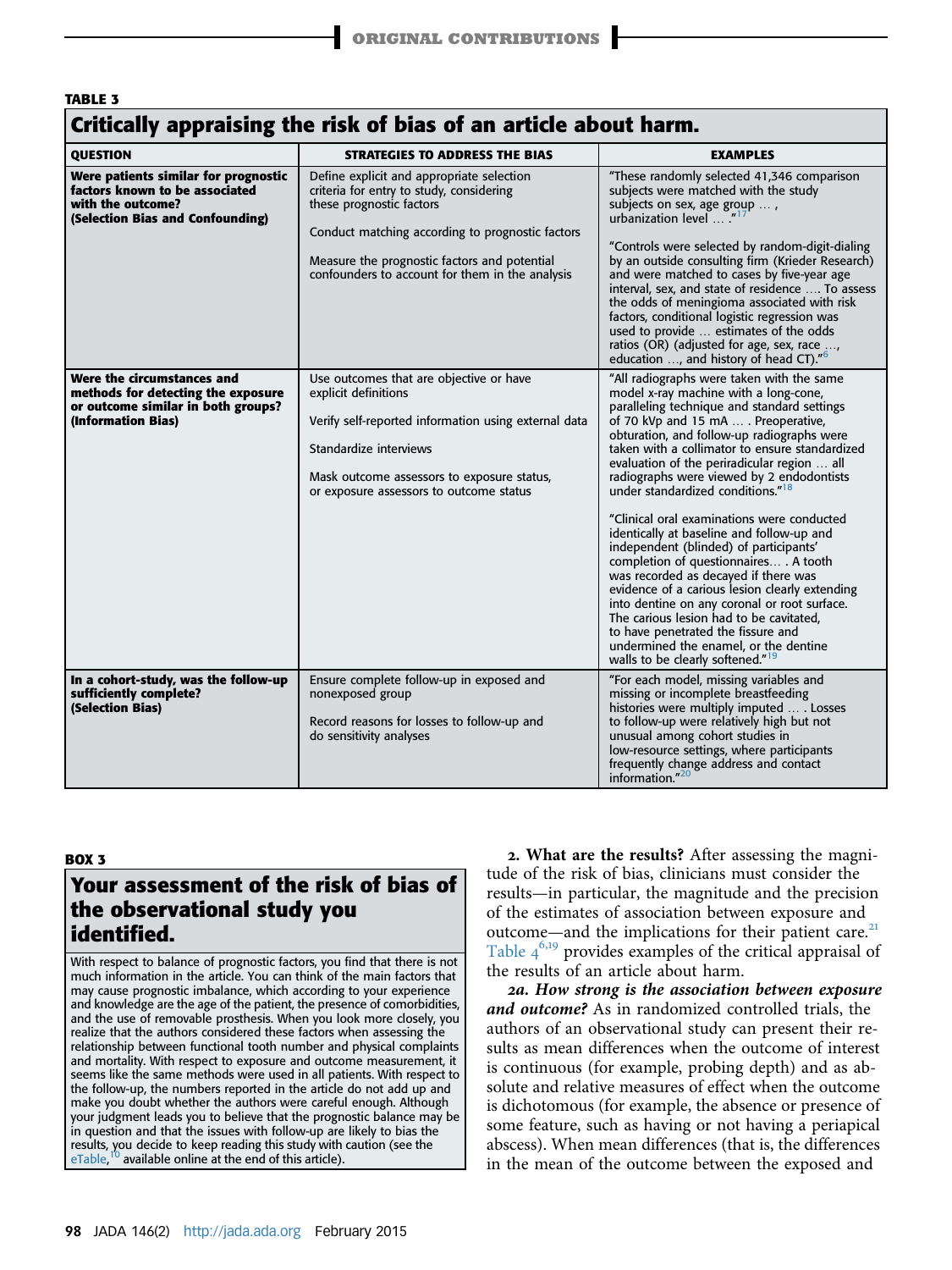<span id="page-5-0"></span>

| <b>TABLE 4</b>                                                                                                                                                                                                                                                                                                                                 |                                                                                                                                                                                                                                                                                                                                                                              |                                                                                                                                                                                                                                                                                                                                                                             |  |  |
|------------------------------------------------------------------------------------------------------------------------------------------------------------------------------------------------------------------------------------------------------------------------------------------------------------------------------------------------|------------------------------------------------------------------------------------------------------------------------------------------------------------------------------------------------------------------------------------------------------------------------------------------------------------------------------------------------------------------------------|-----------------------------------------------------------------------------------------------------------------------------------------------------------------------------------------------------------------------------------------------------------------------------------------------------------------------------------------------------------------------------|--|--|
| Critically appraising the results of an article about harm.                                                                                                                                                                                                                                                                                    |                                                                                                                                                                                                                                                                                                                                                                              |                                                                                                                                                                                                                                                                                                                                                                             |  |  |
| <b>EXAMPLE</b>                                                                                                                                                                                                                                                                                                                                 | <b>HOW STRONG IS THE ASSOCIATION</b><br><b>BETWEEN EXPOSURE AND OUTCOME?</b>                                                                                                                                                                                                                                                                                                 | <b>HOW PRECISE IS THE ESTIMATE OF THE RISK?</b>                                                                                                                                                                                                                                                                                                                             |  |  |
| "[A]dults drinking 1-2  SSB* daily<br>had  a rate 1.31 (95% CI <sup>†</sup> 1.02-1.67)<br>times greater for the 4-year net DMFT $^{\ddagger}$<br>increments than those drinking no<br>SSB at baseline." <sup>19</sup>                                                                                                                          | The relative risk is 1.31, which means that<br>adults who drink SSB are 1.31 times more<br>likely to have DMFT than adults who do not<br>drink SSB. It seems like there is moderate<br>increase in the risk of increasing the DMFT<br>number over a 4-year period. Therefore,<br>the magnitude of the effect is moderate.                                                    | The 95% CI of the relative risk is 1.02 to 1.67.<br>The lower limit reflects almost no increase<br>in the risk of increasing the number of DMFT,<br>whereas the upper limit suggests a moderate<br>to high risk, and we cannot be completely<br>confident about the harmful effect of SSB.<br>Thus, the estimate of the harm is not precise.                                |  |  |
| "Significant increases in the risk of<br>meningioma was associated with a<br>young age at receipt of screening<br>as well as more frequent screening,<br>and individuals who were<br>aged $\leq$ 10 years at the time of<br>screening had an almost 5-fold<br>increase in risk (OR, <sup>§</sup> 4.9; 95% CI,<br>$1.8 - 13.2$ )." <sup>6</sup> | The OR measuring the association between<br>screening with dental radiographs at a young<br>age (exposure) and meningioma (outcome)<br>is 4.9. That is, when patients receive<br>radiographs at a young age, they are 4.9<br>times more likely to develop meningioma<br>than when they do not. This represents a<br>large increase in the magnitude of effect. <sup>11</sup> | The CI of the OR is 1.8 to 13.2. This seems to be<br>a wide range, both 1.8 and 13.2 in which an<br>OR of 1.8 represents a small magnitude of effect<br>(especially considering the low prevalence of<br>meningioma). Thus, we can be confident that<br>there is an association between the exposure and<br>outcome. This estimate of the harm is not precise. <sup>1</sup> |  |  |
| * SSB: Sugar-sweetened beverages.<br>† CI: Confidence interval.<br>‡ DMFT: Decayed, missing, filled teeth.<br>§ OR: Odds ratio.                                                                                                                                                                                                                |                                                                                                                                                                                                                                                                                                                                                                              | and the contract of the contract of the contract of the contract of the contract of the contract of the contract of                                                                                                                                                                                                                                                         |  |  |

¶ The aim of this example is to illustrate how to appraise the results by appraising their magnitude and precision. Authors should assess the risk of bias<br>The study first to determine whether these numbers are likely to b

nonexposed groups) and risk differences (that is, the difference in the proportion of patients with the outcome present between the groups) are used, larger numbers represent big magnitudes of effect. The clinical significance of this magnitude depends on the specific context and outcome.<sup>2</sup>

The relative risk, which expresses how many times more likely is one group to have the outcome with respect to another group, is the preferred relative measure for cohort studies. For example, when comparing populations exposed to fluoride in water or not exposed to fluoride in water to determine if this exposure increases the risk of dental fluorosis, finding a relative risk of 1.5 means that people exposed to fluoride in water are 1.5 times more likely to develop dental fluorosis than people who are not exposed to fluoride in water.

Two other relative measures of effect that are particularly relevant to observational studies are the odds ratio (OR) and the hazard ratio (HR). The OR is the ratio of odds of the event or outcome comparing the exposed and control group.<sup>[23](#page-7-0)</sup> This measure of effect can be interpreted similarly to a relative risk (for example, as how many times more likely to have the outcome is the exposed group with respect to the control group) when the frequency of the outcome is low (approximately 10% or less), whereas it should be interpreted as a shift in odds when it is not (for example, as how many times the exposed group has the odds of the control group of having the outcome). $^{24}$  $^{24}$  $^{24}$  Although the OR can be used as the measure of association in all study designs, it is the only measure of effect that can be used in case-control studies.

The HR is a measure of effect that investigators use when they are interested not only in whether an event

occurs but also when it occurs. For example, patients with bruxism (exposed group) and healthy patients (control group) can be followed because an implant is placed to determine the time to failure of such implant (outcome). The HR is the risk of the outcome in one group compared with the risk of the outcome in the other group at any specific time during the follow-up period, weighted by the number of patients available for the survival experience.<sup>[23](#page-7-0)</sup> In other words, by using a weighted average of the relative risk, the HR accounts for the fact that some patients (for example, those who already experienced the outcome) were part of the study up to a specific time. Considering this, the interpretation of the HR is similar to that of the relative risk as well.

When authors of a study present their results using relative measures of effect, values closer to 1 (the value at which point the risk or the odds of the event is the same in the exposed group and control group) represent small effects, whereas values further from 1 represent large effects. Once again, how large this magnitude is depends on the outcome of interest.<sup>[22](#page-7-0)</sup>

2b. How precise was the estimate of the risk? The uncertainty in the measure of association, owing to the fact that only a sample of all the population of interest is being observed, usually is described with confidence intervals (CI). A CI is a plausible range of values within which the true value actually will lie given the data observed in a study.<sup>[25](#page-7-0)</sup> The narrower the CI, the more certain the researchers are of the estimate of effect. Similarly to what was described for interpreting the magnitude of the treatment effect, the interpretation of the width of the CI depends on the clinical context. $25$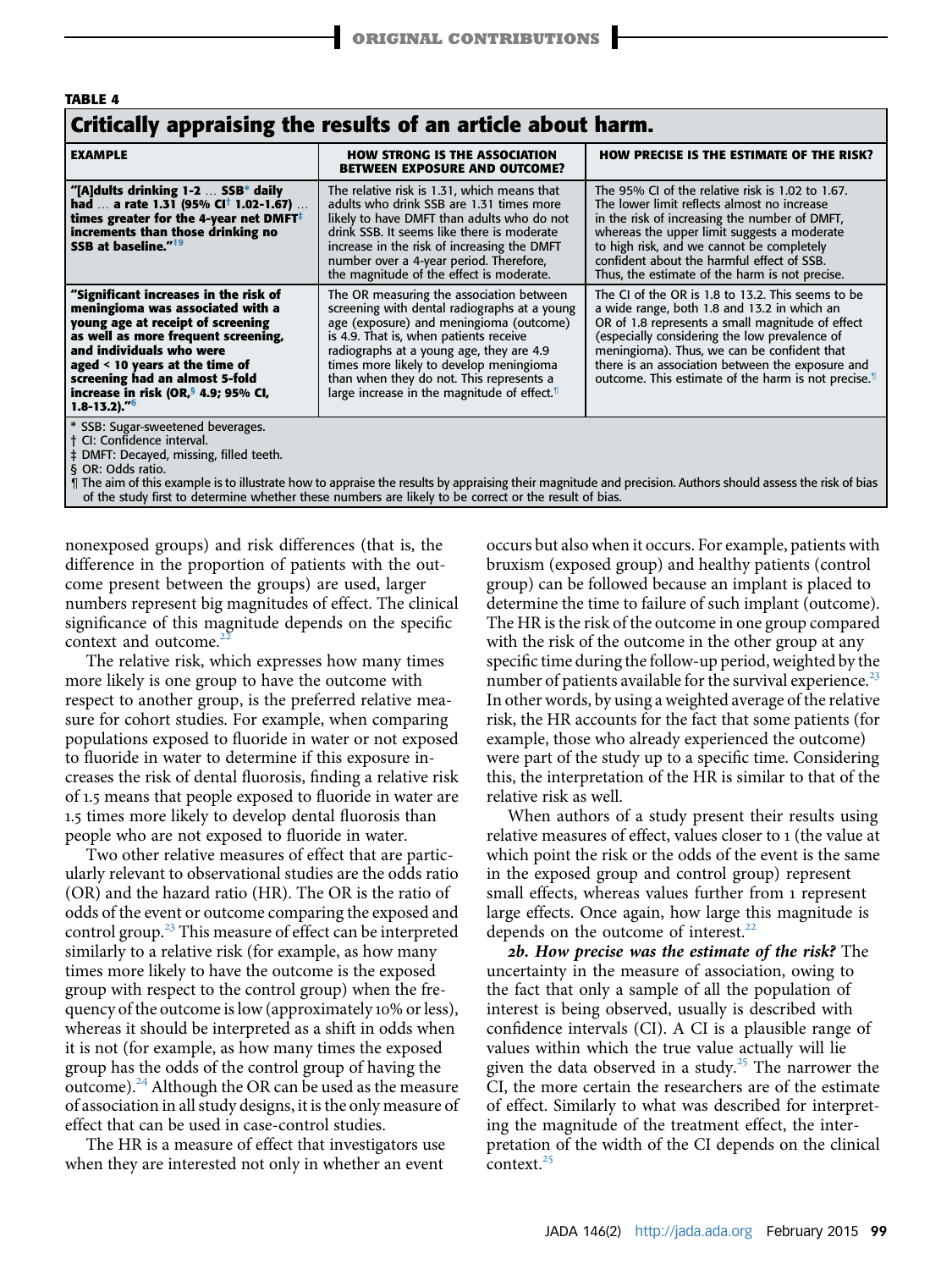#### BOX 4

## Your assessment of the results of the observational study you identified.

You find that men who have fewer teeth have 1.26 times the odds of having physical complaints (such as pain of upper extremity, tinnitus, and dizziness) than men who have more teeth, and that women who have fewer teeth have 1.18 times the odds of having physical complaints than women who have more teeth. The confidence intervals range from 1.11 to 1.43 for men and 1.06 to 1.32 for women. Your judgment indicates that these numbers represent associations of small magnitude, and that the estimate for men is more precise than that for women (see the eTable,<sup>[10](#page-7-0)</sup> available online at the end of this article, for details and explanation). Regarding the outcome mortality, you see that there are no numerical results provided, so you cannot do a critical appraisal of the results.

3. How can I apply the results to patient care? Ultimately, it is necessary to assess to what extent the results of a study are applicable to a particular context. When evaluating the applicability of articles about harm, you should consider the following factors:

3a. Were the study patients similar to the patients in my practice? To confidently apply the results to your patients, you should ensure that the patients in your practice are similar to those recruited for the study. Clinicians should look to a description of the patients participating in an observational study to determine how similar the study participants are to their own patients. If the characteristics of the included patients are similar to the patients in their practice, clinicians can confidently apply the results. If there is any characteristic that differs, such as age, medical history, or the biology of the exposure on the outcome, clinicians should assess if this difference is reason enough to think that the effect of the intervention would be different in their practice and decide to what extent the results are applicable.<sup>[21](#page-7-0)</sup>

For example, the association between using a hard toothbrush (exposure) and having dental cervical lesions (outcome) may not be the same in a population of patients with a high prevalence of bruxism compared with a population of patients with a low prevalence of this condition. Therefore, the clinician must be careful when applying results from a study that recruited the former patients to the latter.

**3b. Was the follow-up sufficiently long?** A study must follow up with patients for a period long enough that the exposure could have had an effect on the outcome. $21$  For instance, when determining whether chronic rhinosinusitis increases the risk of chronic periodontitis, Keller and colleagues<sup>[17](#page-7-0)</sup> followed up with patients for 5 years after they had been diagnosed with chronic rhinosinusitis. Clinicians applying the results from this observational study to inform their clinical decisions should assess whether 5 years is a period long enough to be a

contributing factor in the development of chronic periodontitis.

3c. Is the exposure similar to what might occur in my patient? Just like patients' characteristics, the exposure may not be exactly the same in all patients. For example, in the study to determine whether periodontal disease was a risk factor for implant failure,<sup>[5](#page-7-0)</sup> approximately two-thirds of the exposed patients had severe chronic periodontitis. Therefore, clinicians must note if the results presented were for patients with chronic periodontitis, no matter what the severity, when they consider applying the results to patients with moderate chronic periodontitis. When the exposure is an external agent, such as fluoride in water, it is important to consider the dose and duration of the exposure.

3d. Are there any benefits that offset the risks associated with the exposure? Even though risk factors generally are associated with undesirable consequences, they may also be associated with some benefits. For instance, even though having fluoride in water may increase the risk of patients experiencing dental fluorosis, it may decrease the risk of patients experiencing dental caries. It is necessary, therefore, to determine whether it is worthwhile to eliminate potentially harmful exposure. When one of the outcomes is unacceptable and there are no additional benefits from the exposure, this decision is straightforward; however, in many cases, the clinician may need to decide on the balance between the outcome and the potential benefits of the exposure.

### BOX 5

# Your assessment of the applicability of the observational study you identified.

When assessing the applicability of the results, you noted that the patients enrolled in this study belonged to a rural population, which makes them likely to have important differences in aspects such as oral health care and occupation, causing differences between that study population and your clinic population in both exposure and outcome. For the study population, tooth extraction may be one of the few available treatment options, and rehabilitation after the tooth extraction may take different paths when compared with the options available to patients living in an urban area (see the eTable, <sup>[10](#page-7-0)</sup> available online at the end of this article, for details). Because your practice is in a big city, you decide that this evidence is not entirely applicable to your patient.

### **CONCLUSION**

Observational studies are the best type of study to inform clinical decisions about harm. Critical appraisal skills allow clinicians to optimally use the results of studies to inform their clinical practice. The critical appraisal of observational studies focuses on aspects of risk of bias, the results, and applicability.  $\blacksquare$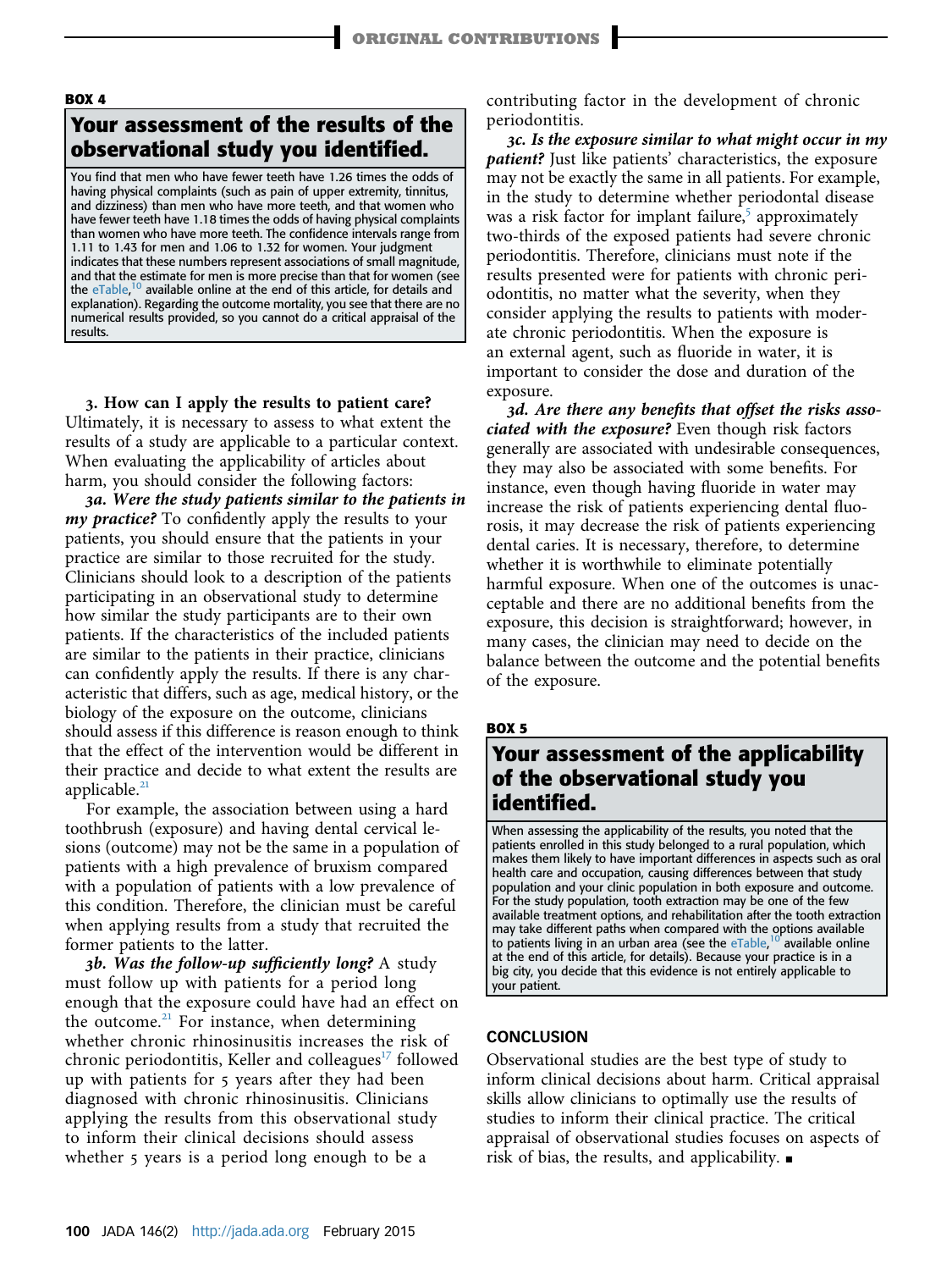### <span id="page-7-0"></span>BOX 6

### What you say to your patient.

Despite the fact that the abstract of the study suggests that the number of teeth is associated with physical complaints, the risk of bias, the moderate magnitude association reported, and the limitations in applicability make you conclude that this evidence is not enough to claim that such an association actually exists and is important enough to worry about. You discuss this with your patient and suggest that he undergo oral rehabilitation because of the other benefits it would have, but you make it clear that this may not be one of the causes of his physical complaints. Even though your patient did not ask, you let him know that there is also not enough evidence to claim that there may be an association between functional tooth number and mortality.

#### SUPPLEMENTAL DATA

Supplemental data related to this article can be found at [http://dx.doi.org/](http://dx.doi.org/10.1016/j.adaj.2014.12.002)10.1016/j.adaj.2014.12.002.

Disclosure. None of the authors reported any disclosures.

1. [Brignardello-Petersen R, Carrasco-Labra A, Glick M, Guyatt GH,](http://refhub.elsevier.com/S0002-8177(14)00065-8/sref1) [Azarpazhooh A. A practical approach to evidence-based dentistry:](http://refhub.elsevier.com/S0002-8177(14)00065-8/sref1) [understanding and applying the principles of EBD.](http://refhub.elsevier.com/S0002-8177(14)00065-8/sref1) JADA. 2014;145(11): 1105-[1107](http://refhub.elsevier.com/S0002-8177(14)00065-8/sref1).

2. [Brignardello-Petersen R, Carrasco-Labra A, Booth HA, et al.](http://refhub.elsevier.com/S0002-8177(14)00065-8/sref2) [A practical approach to evidence-based dentistry: II: how to search for](http://refhub.elsevier.com/S0002-8177(14)00065-8/sref2) [evidence to inform clinical decisions.](http://refhub.elsevier.com/S0002-8177(14)00065-8/sref2) JADA. 2014;145(12):1262-1267.

3. [Brignardello-Petersen R, Carrasco-Labra A, Glick M, Guyatt GH,](http://refhub.elsevier.com/S0002-8177(14)00065-8/sref3) [Azarpazhooh A. A practical approach to evidence-based dentistry: III: how](http://refhub.elsevier.com/S0002-8177(14)00065-8/sref3) [to appraise and use an article about therapy.](http://refhub.elsevier.com/S0002-8177(14)00065-8/sref3) JADA. 2015;146(1):42-49.

4. [Grimes DA, Schulz KF. An overview of clinical research: the lay of the](http://refhub.elsevier.com/S0002-8177(14)00065-8/sref4) land. [Lancet](http://refhub.elsevier.com/S0002-8177(14)00065-8/sref4). 2002;359(9300):57-61.

5. [Levin L, Ofec R, Grossmann Y, Anner R. Periodontal disease as a risk](http://refhub.elsevier.com/S0002-8177(14)00065-8/sref5) [for dental implant failure over time: a long-term historical cohort study.](http://refhub.elsevier.com/S0002-8177(14)00065-8/sref5) [J Clin Periodontol](http://refhub.elsevier.com/S0002-8177(14)00065-8/sref5). 2011;38(8):732-737.

6. [Claus EB, Calvocoressi L, Bondy ML, Schildkraut JM, Wiemels JL,](http://refhub.elsevier.com/S0002-8177(14)00065-8/sref6) [Wrensch M. Dental x-rays and risk of meningioma.](http://refhub.elsevier.com/S0002-8177(14)00065-8/sref6) Cancer. 2012;118(18): [4530](http://refhub.elsevier.com/S0002-8177(14)00065-8/sref6)-4537.

7. [Okada T, Ikebe K, Inomata C, et al. Association of periodontal status](http://refhub.elsevier.com/S0002-8177(14)00065-8/sref7) [with occlusal force and food acceptability in](http://refhub.elsevier.com/S0002-8177(14)00065-8/sref7) 70-year-old adults: from [SONIC Study.](http://refhub.elsevier.com/S0002-8177(14)00065-8/sref7) J Oral Rehabil. 2014;41(12):912-919.

8. [Grimes DA, Schulz KF. Cohort studies: marching towards outcomes.](http://refhub.elsevier.com/S0002-8177(14)00065-8/sref8) [Lancet](http://refhub.elsevier.com/S0002-8177(14)00065-8/sref8). 2002;359(9303):341-345.

9. [Schulz KF, Grimes DA. Case-control studies: research in reverse.](http://refhub.elsevier.com/S0002-8177(14)00065-8/sref9) [Lancet](http://refhub.elsevier.com/S0002-8177(14)00065-8/sref9). 2002;359(9304):431-434.

10. [Fukai K, Takiguchi T, Ando Y, et al. Associations between functional](http://refhub.elsevier.com/S0002-8177(14)00065-8/sref10) [tooth number and physical complaints of community-residing adults in a](http://refhub.elsevier.com/S0002-8177(14)00065-8/sref10) 15-year cohort study. [Geriatr Gerontol Int](http://refhub.elsevier.com/S0002-8177(14)00065-8/sref10). 2009;9(4):366-371.

11. [Guyatt GH, Straus S, Meade MO, et al. Therapy. In: Guyatt GH,](http://refhub.elsevier.com/S0002-8177(14)00065-8/sref11) [Rennie D, Meade MO, Cook DJ, eds.](http://refhub.elsevier.com/S0002-8177(14)00065-8/sref11) Users' Guide to the Medical Litera[ture: A Manual for Evidence-Based Clinical Practice](http://refhub.elsevier.com/S0002-8177(14)00065-8/sref11). 2nd ed. New York, [NY: McGraw-Hill;](http://refhub.elsevier.com/S0002-8177(14)00065-8/sref11) 2008:67-86.

12. [Fletcher R, Fletcher S. Introduction. In: Fletcher R, Fletcher S, eds.](http://refhub.elsevier.com/S0002-8177(14)00065-8/sref12) [Clinical Epidemiology: The Essentials](http://refhub.elsevier.com/S0002-8177(14)00065-8/sref12). 4th ed. Baltimore, MD: Lippincott [Williams & Wilkins;](http://refhub.elsevier.com/S0002-8177(14)00065-8/sref12) 2005:1-16.

13. [Grimes DA, Schulz KF. Bias and causal associations in observational](http://refhub.elsevier.com/S0002-8177(14)00065-8/sref13) [research.](http://refhub.elsevier.com/S0002-8177(14)00065-8/sref13) Lancet. 2002;359(9302):248-252.

14. [Hernan MA, Hernandez-Diaz S, Robins JM. A structural approach to](http://refhub.elsevier.com/S0002-8177(14)00065-8/sref14) [selection bias.](http://refhub.elsevier.com/S0002-8177(14)00065-8/sref14) Epidemiology. 2004;15(5):615-625.

15. [Kennedy CC, Jaeschke R, Keitz S, et al. Tips for teachers of evidence](http://refhub.elsevier.com/S0002-8177(14)00065-8/sref15)[based medicine: adjusting for prognostic imbalances \(confounding vari-](http://refhub.elsevier.com/S0002-8177(14)00065-8/sref15)

[ables\) in studies on therapy or harm.](http://refhub.elsevier.com/S0002-8177(14)00065-8/sref15) J Gen Intern Med. 2008;23(3):337-343. 16. [Tripepi G, Jager KJ, Dekker FW, Wanner C, Zoccali C. Bias in clinical](http://refhub.elsevier.com/S0002-8177(14)00065-8/sref16) research. [Kidney Int](http://refhub.elsevier.com/S0002-8177(14)00065-8/sref16). 2008;73(2):148-153.

17. [Keller JJ, Wu CS, Lin HC. Chronic rhinosinusitis increased the risk](http://refhub.elsevier.com/S0002-8177(14)00065-8/sref17) [of chronic periodontitis: a population-based matched-cohort study.](http://refhub.elsevier.com/S0002-8177(14)00065-8/sref17) [Laryngoscope](http://refhub.elsevier.com/S0002-8177(14)00065-8/sref17). 2013;123(6):1323-1327.

18. [Chugal NM, Clive JM, Spangberg LS. A prognostic model for](http://refhub.elsevier.com/S0002-8177(14)00065-8/sref18) [assessment of the outcome of endodontic treatment: effect of biologic and](http://refhub.elsevier.com/S0002-8177(14)00065-8/sref18) diagnostic variables. [Oral Surg Oral Med Oral Pathol Oral Radiol Endod](http://refhub.elsevier.com/S0002-8177(14)00065-8/sref18). [2001](http://refhub.elsevier.com/S0002-8177(14)00065-8/sref18);91(3):342-352.

19. [Bernabe E, Vehkalahti MM, Sheiham A, Aromaa A, Suominen AL.](http://refhub.elsevier.com/S0002-8177(14)00065-8/sref19) [Sugar-sweetened beverages and dental caries in adults: a](http://refhub.elsevier.com/S0002-8177(14)00065-8/sref19) 4-year prospective study. [J Dent](http://refhub.elsevier.com/S0002-8177(14)00065-8/sref19). 2014;42(8):952-958.

20. [Chaffee BW, Feldens CA, Vitolo MR. Association of long-duration](http://refhub.elsevier.com/S0002-8177(14)00065-8/sref20) [breastfeeding and dental caries estimated with marginal structural models.](http://refhub.elsevier.com/S0002-8177(14)00065-8/sref20) [Ann Epidemiol](http://refhub.elsevier.com/S0002-8177(14)00065-8/sref20). 2014;24(6):448-454.

21. [Levine M, Ioannidis J, Haines T, Guyatt GH. Harm \(observational](http://refhub.elsevier.com/S0002-8177(14)00065-8/sref21) [studies\). In: Guyatt GH, Rennie D, Meade MO, Cook DJ, eds.](http://refhub.elsevier.com/S0002-8177(14)00065-8/sref21) Users' Guide [to the Medical Literature: A Manual for Evidence-Based Clinical Practice](http://refhub.elsevier.com/S0002-8177(14)00065-8/sref21). 2[nd ed. New York, NY: McGraw-Hill;](http://refhub.elsevier.com/S0002-8177(14)00065-8/sref21) 2008:363-381.

22. [Brignardello-Petersen R, Carrasco-Labra A, Shah P, Azarpazhooh A.](http://refhub.elsevier.com/S0002-8177(14)00065-8/sref22) A practitioner'[s guide to developing critical appraisal skills: what is the](http://refhub.elsevier.com/S0002-8177(14)00065-8/sref22) [difference between clinical and statistical signi](http://refhub.elsevier.com/S0002-8177(14)00065-8/sref22)ficance? JADA. 2013;144(7): [780](http://refhub.elsevier.com/S0002-8177(14)00065-8/sref22)-786.

23. [Glossary. In: Guyatt GH, Rennie D, Meade MO, Cook DJ, eds.](http://refhub.elsevier.com/S0002-8177(14)00065-8/sref23) Users' [Guide to the Medical Literature: A Manual for Evidence-Based Clinical](http://refhub.elsevier.com/S0002-8177(14)00065-8/sref23) Practice. 2[nd ed. New York, NY: McGraw-Hill;](http://refhub.elsevier.com/S0002-8177(14)00065-8/sref23) 2008:769-808.

24. [Norman G, Streiner D. Logistic Regression. In: Norman G,](http://refhub.elsevier.com/S0002-8177(14)00065-8/sref24)

Streiner D, eds. [Biostatistics: The Bare Essentials](http://refhub.elsevier.com/S0002-8177(14)00065-8/sref24). 3rd ed. Hamilton, ON, [Canada: BC Decker;](http://refhub.elsevier.com/S0002-8177(14)00065-8/sref24) 2008:159-166.

25. [Guyatt GH, Walter S, Cook D, Wyer P, Jaeschke R. Con](http://refhub.elsevier.com/S0002-8177(14)00065-8/sref25)fidence in[tervals. In: Guyatt GH, Rennie D, Meade MO, Cook D, eds.](http://refhub.elsevier.com/S0002-8177(14)00065-8/sref25) Users' Guides [to the Medical Literature: A Manual for Evidence-Based Clinical Practice](http://refhub.elsevier.com/S0002-8177(14)00065-8/sref25). 2[nd ed. New York, NY: McGraw Hill;](http://refhub.elsevier.com/S0002-8177(14)00065-8/sref25) 2008:99-107.